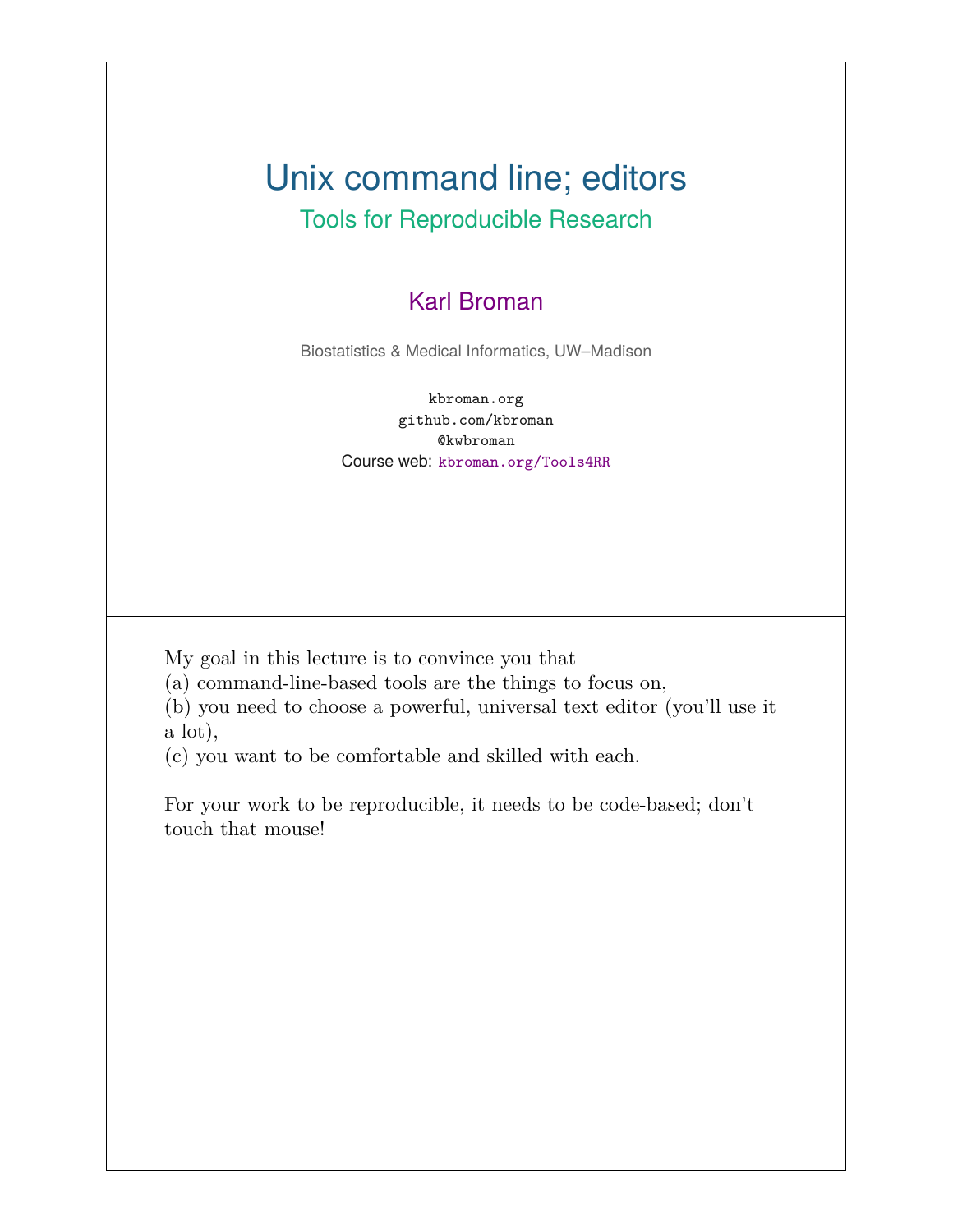# Windows vs. Mac OSX vs. Linux

#### Remote vs. Not

The Windows operating system is not very programmer-friendly.

Mac OSX isn't either, but under the hood, it's just unix.

Don't touch the mouse! Open a terminal window and start typing.

I do most of my work directly on my desktop or laptop. You might prefer to work remotely on a server, instead. But I can't stand having any lag in looking at graphics.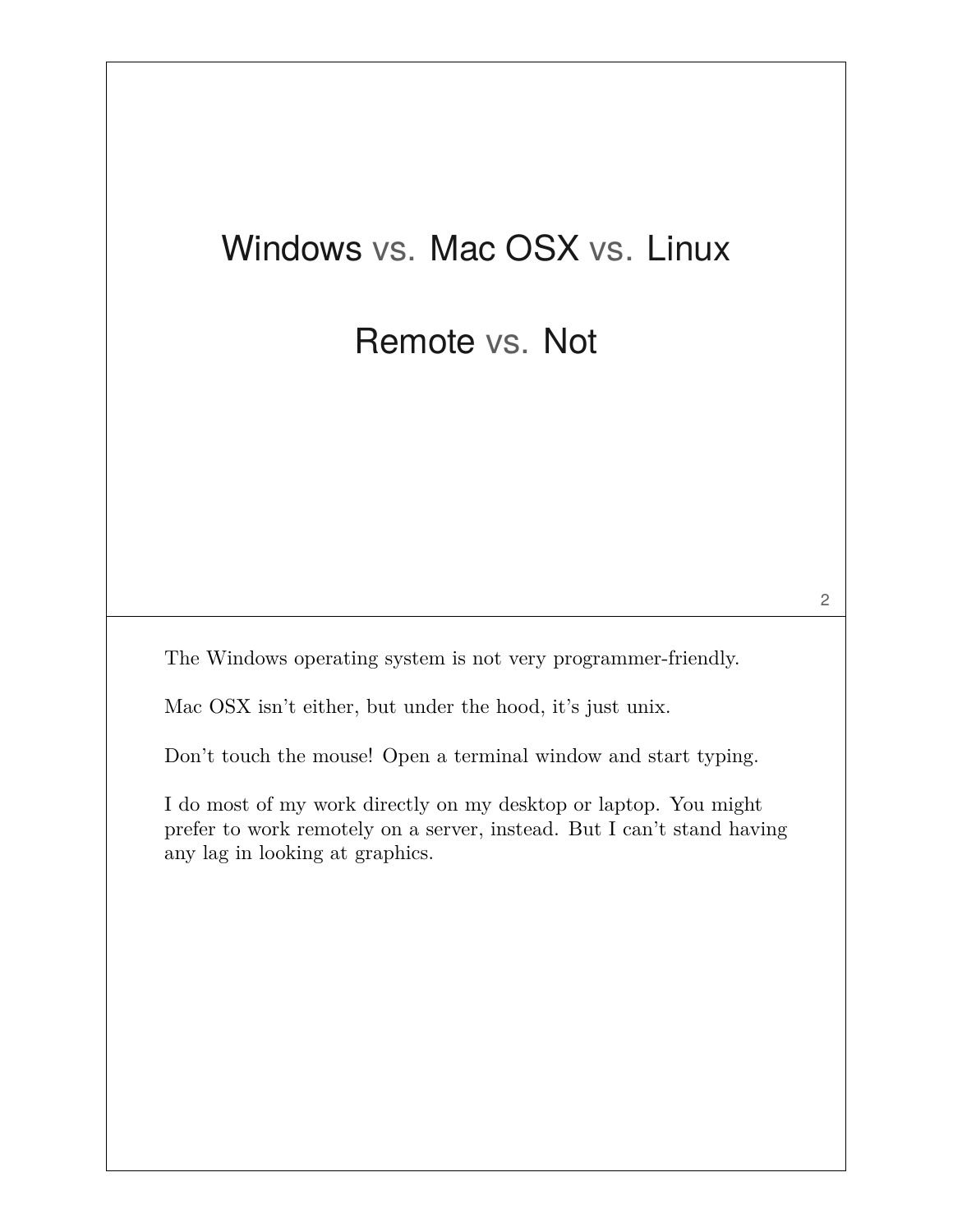If you use Windows...

# Consider Git Bash (or Cygwin) (and perhaps Mintty or ComEmu)

Cygwin is an effort to get Unix command-line tools in Windows.

Git Bash combines git (for version control) and bash (the unix shell); it's simpler to deal with than Cygwin.

Mintty and ConEmu are terminal emulators.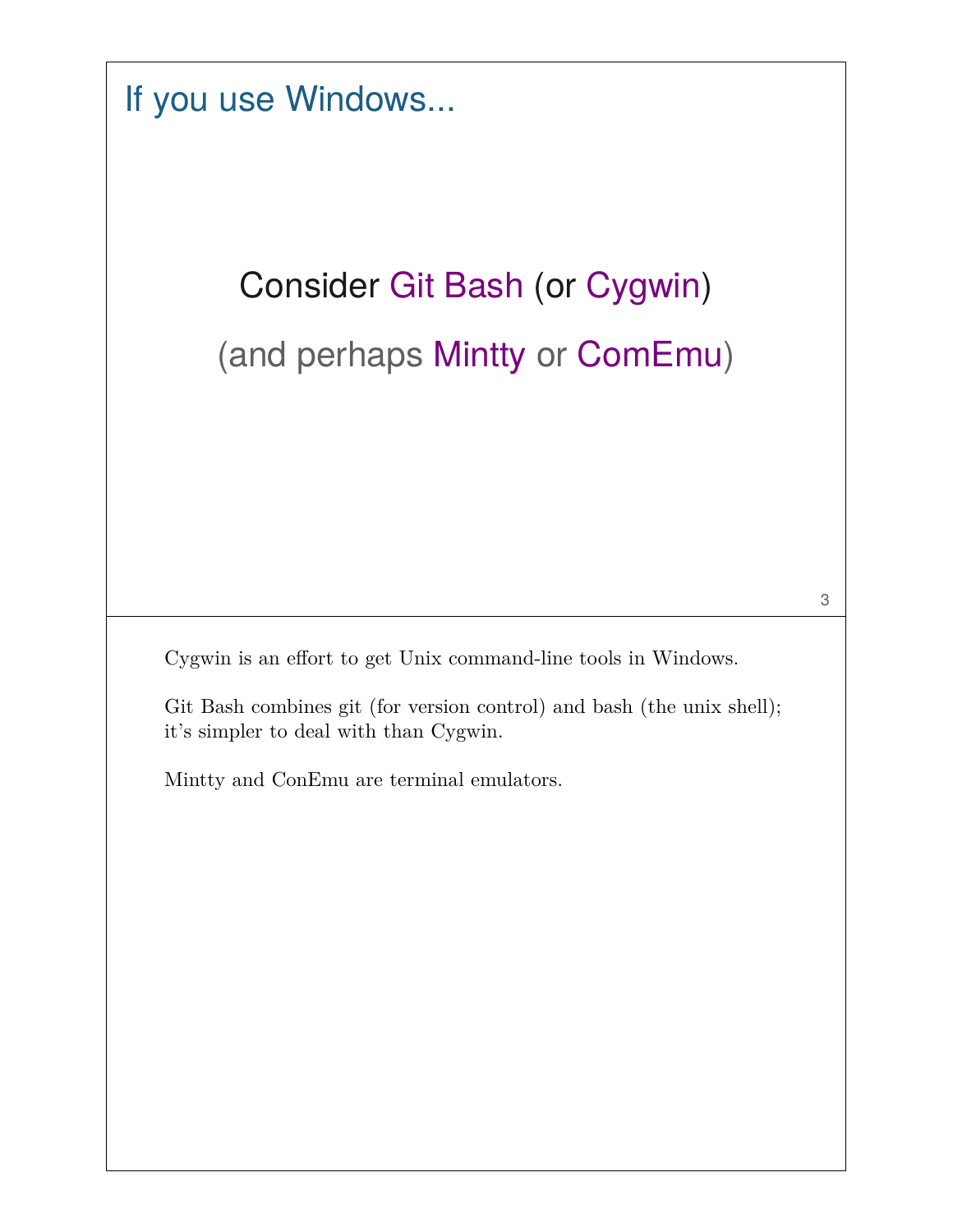If you use a Mac...

# Consider Homebrew and iTerm2 Also the XCode command line tools

Homebrew is a packaging system; iTerm2 is a Terminal replacement.

The XCode command line tools are a must for most unixy things on a Mac.

I do all of my work on a Mac (except really big computational jobs), and there are a lot of different tools that I like and would recommend:

divvy, http://mizage.com/divvy caffeine, http://lightheadsw.com/caffeine bartender, http://www.macbartender.com hazel, http://www.noodlesoft.com/hazel.php launchbar, http://www.obdev.at/products/launchbar/index.html simplenote, http://simplenote.com jumpcut, http://jumpcut.sourceforge.net color oracle, http://colororacle.org textexpander, http://smilesoftware.com/TextExpander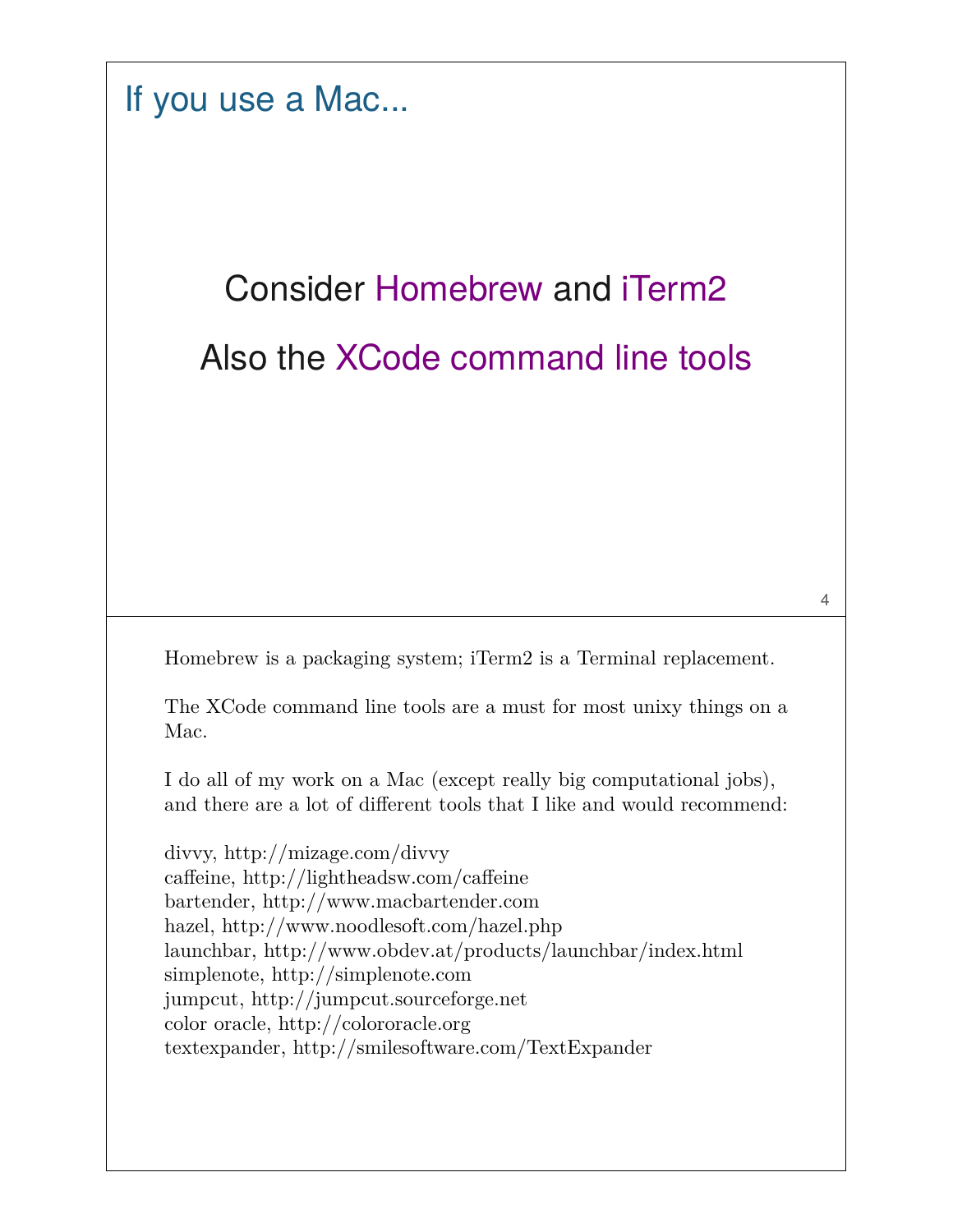

And it's only through scripts that you'll have truly reproducible analyses.

5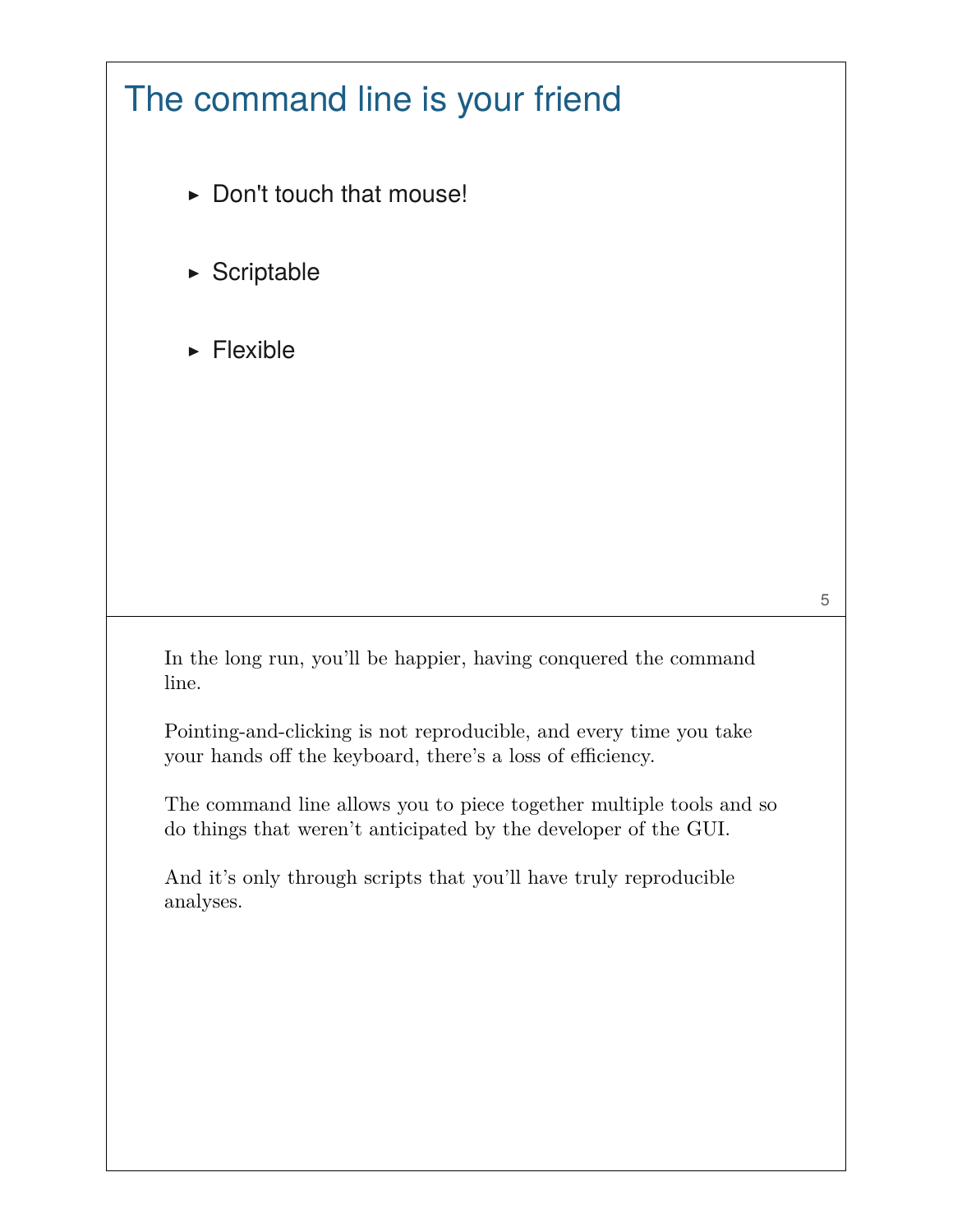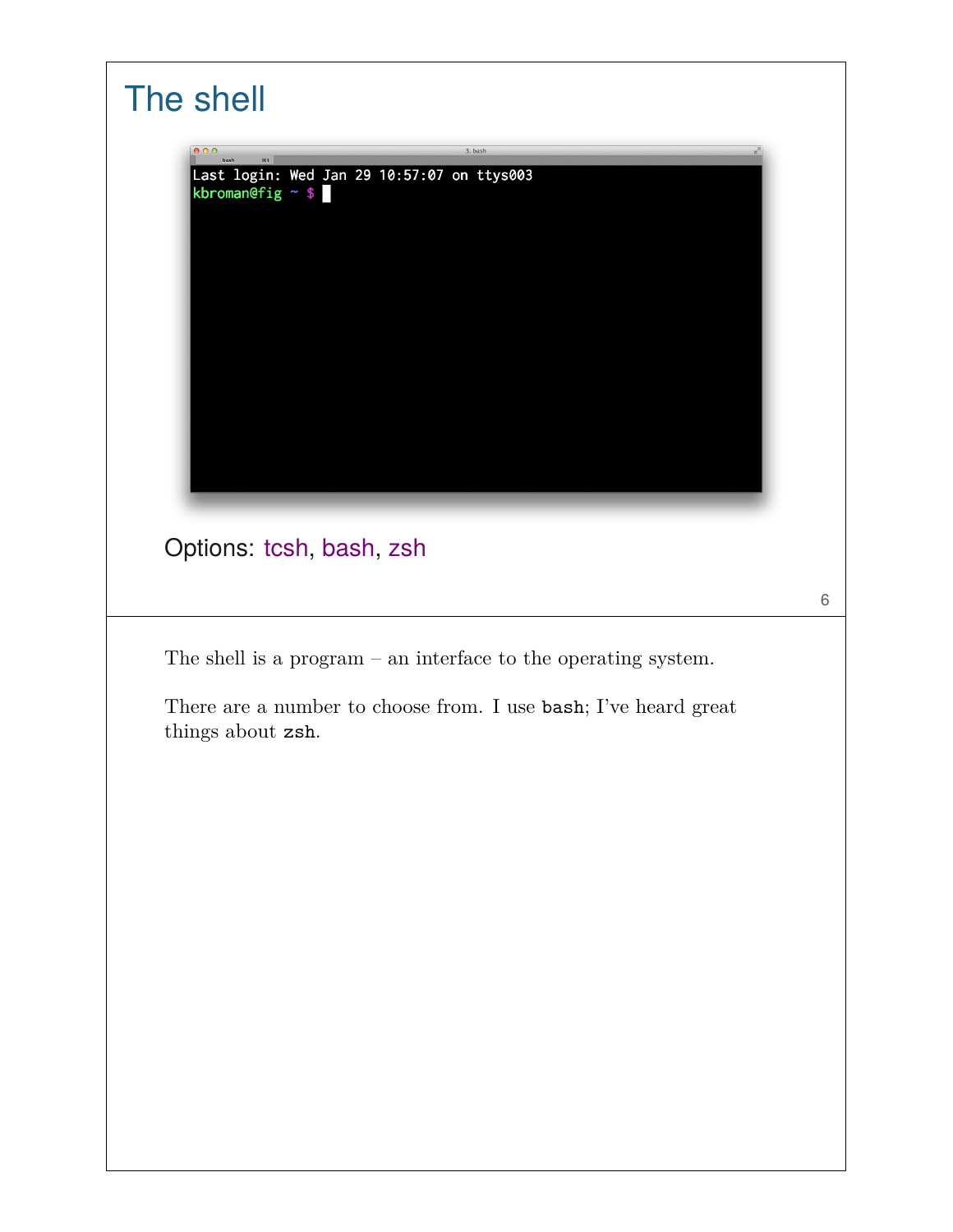

This stuff is too boring to spend much time on.

But I should emphasize the importance of using relative paths (e.g., ../Figs/fig1.pdf) in a project; reliance on absolute paths (e.g., ~/Projects/Blah/Figs/fig1.pdf) make life difficult when you move the project to a different system.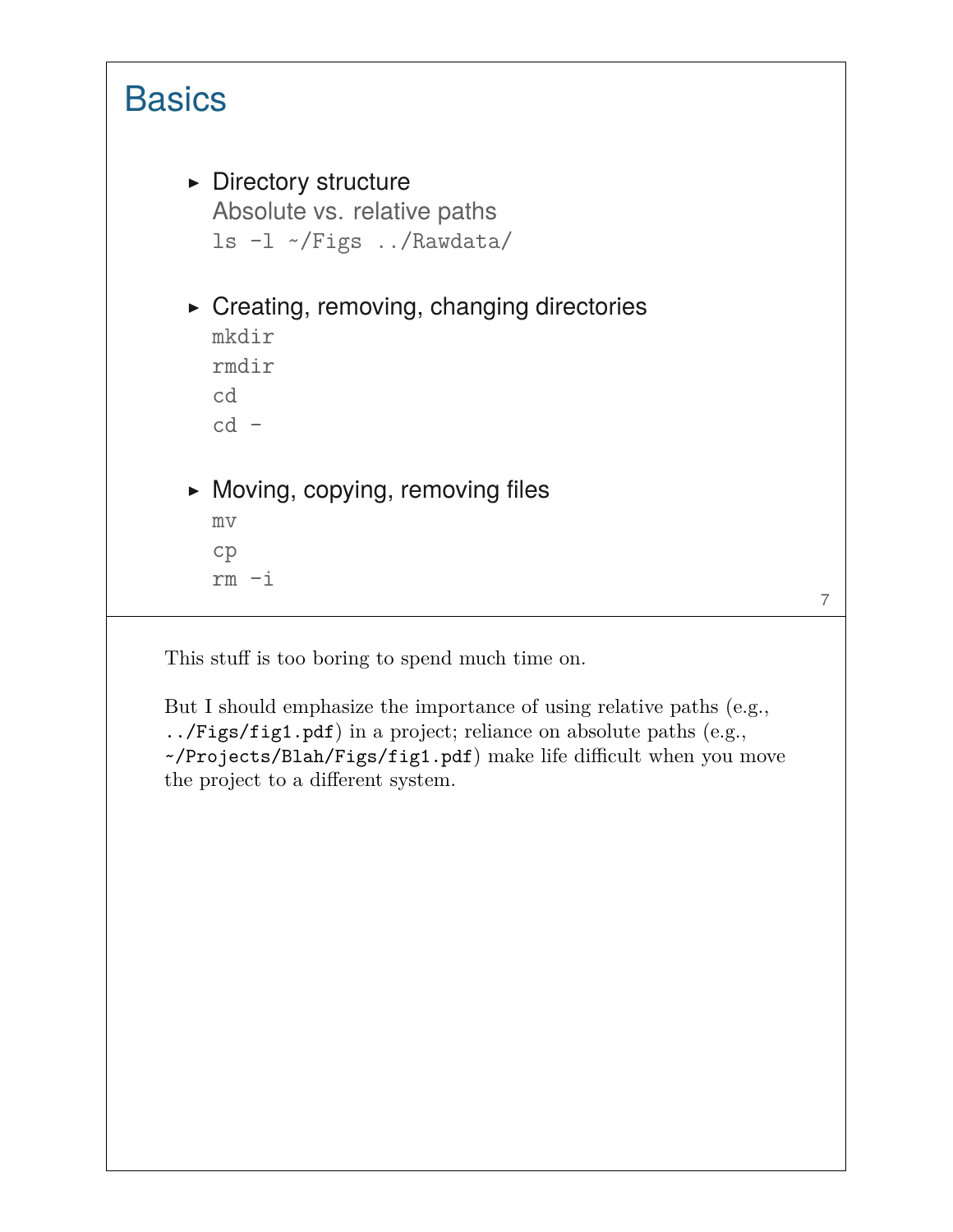#### ~/.bash\_profile

```
export PATH=.:/usr/local/bin:$PATH
export LD_LIBRARY_PATH=/usr/local/lib
noclobber=1 # prevent overwriting of files
IGNOREEOF=1 # disable Ctrl-D as a way to exit
HISTCONTROL=ignoredups
alias cl='clear;cd'
alias rm='rm -i'
alias mv='mv -i'
alias cp='cp -i'
alias ls='ls -GF'
alias 'l.'='ls -d .[a-zA-Z]*'
alias ll='ls -lh'
alias md='mkdir'
alias rd='rmdir'
alias rmb='rm .*~ *~ *.bak *.bk!'
alias Rb='R CMD build --force --resave-data'
alias Ri='R CMD INSTALL --library=/Users/kbroman/Rlibs'
alias Rc='R CMD check --library=/Users/kbroman/Rlibs'
alias Rcc='R CMD check --as-cran --library=/Users/kbroman/Rlibs'
```
Use the .bash\_profile file to define various variables and aliases to make your life easier.

The most important variable is PATH: it defines the set of directories where the shell will look for executable programs. If "." isn't part of your PATH, you'll need to type something like ./myscript.py to execute a script in your working directory. So put "." in your PATH.

My .bash\_profile file sources a .bashrc file; I don't quite understand when one is used versus the other. Google ".bashrc vs .bash\_profile." There are links to my .bash\_profile and .bashrc files on the resources page at the course web site; some of it might just be total crap.

If you're using Windows and Git Bash, the .bash\_profile file will be in your Documents folder (I think).

Important note: use of aliases within your code will create reproducibility issues; another user will need those same aliases. Consider testing your code on a more basic account.

```
8
```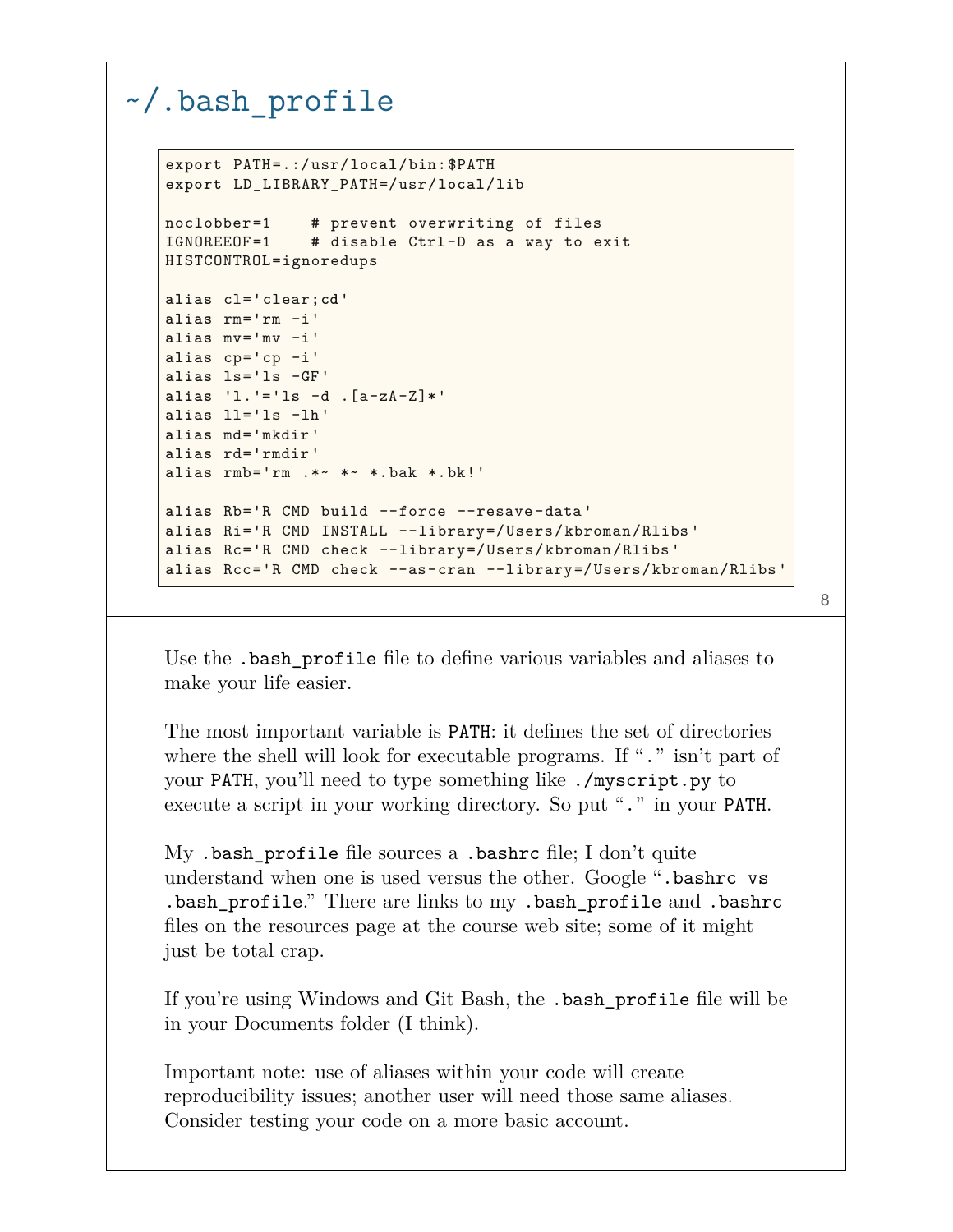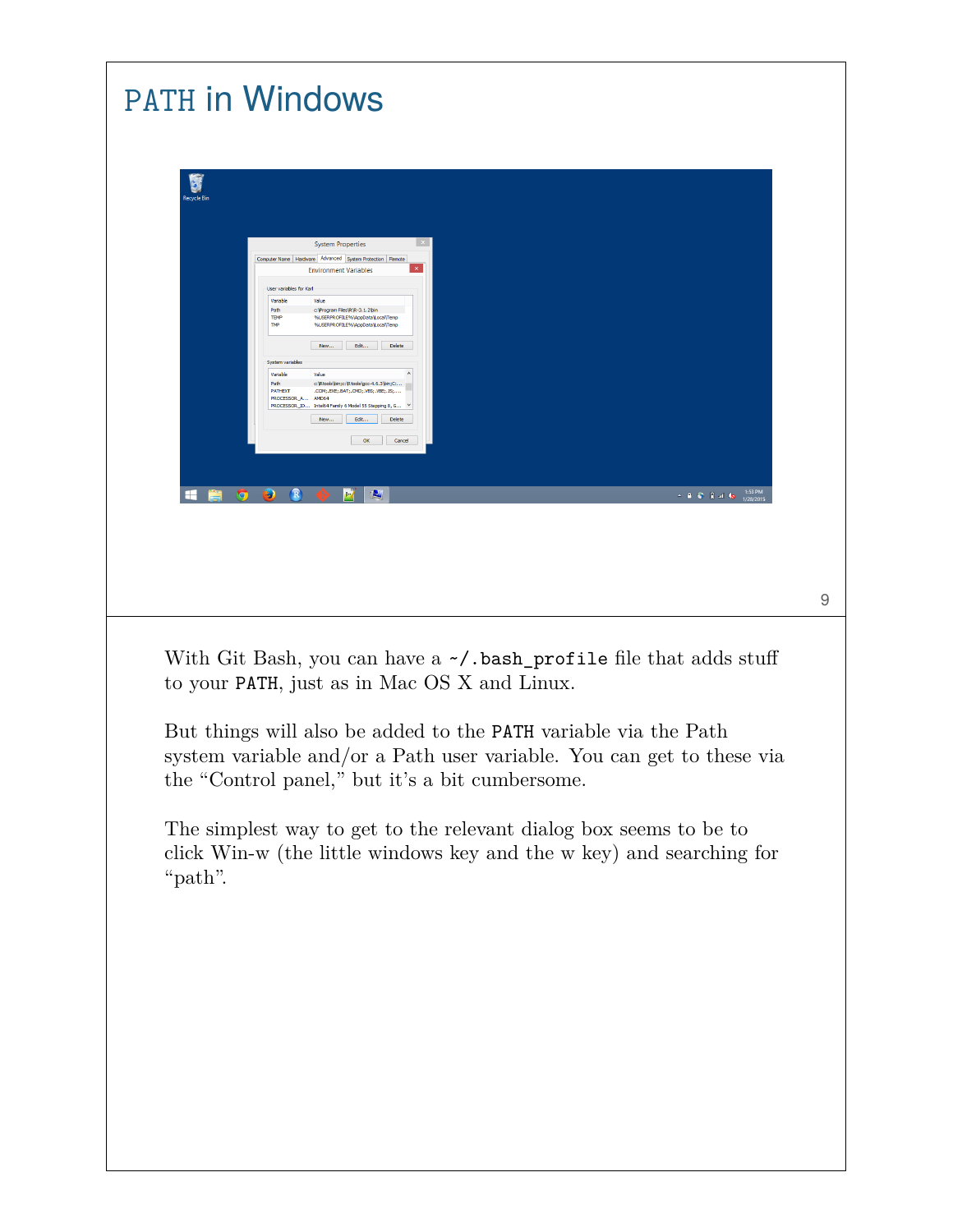#### Redirection and pipes

```
$ curl -L http://bit.ly/hamlet_txt > hamlet.txt
$ wc -l hamlet.txt
$ grep Ham hamlet.txt > tmp.txt
$ wc -l tmp.txt
$ grep Ham hamlet.txt | wc -l
$ grep Ham hamlet.txt | less
$ cat file1.txt file2.txt > combined.txt
$ cat file3.txt >> combined.txt
```
Use  $>$  to redirect output "stdout" to a file.

Use  $\gg$  to redirect output and append to the file.

Use < to have input "stdin" come from a file.

Use | to have the output of one command made the input to another.

A key design principle in Unix is the piecing together of small commands using this sort of technique. There are lots of little commands (often with short, cryptic names) that can be combined together with great flexibility.

Important tools mentioned here: curl (for downloading web stuff on the command line; -L is to follow any re-direction; see also wget), grep (search for patterns in a file), less (look through long files a page at a time), wc (count the number of words, lines and/or characters in a file;  $-1$  is for the number of lines), cat (print contents or concatenate text files)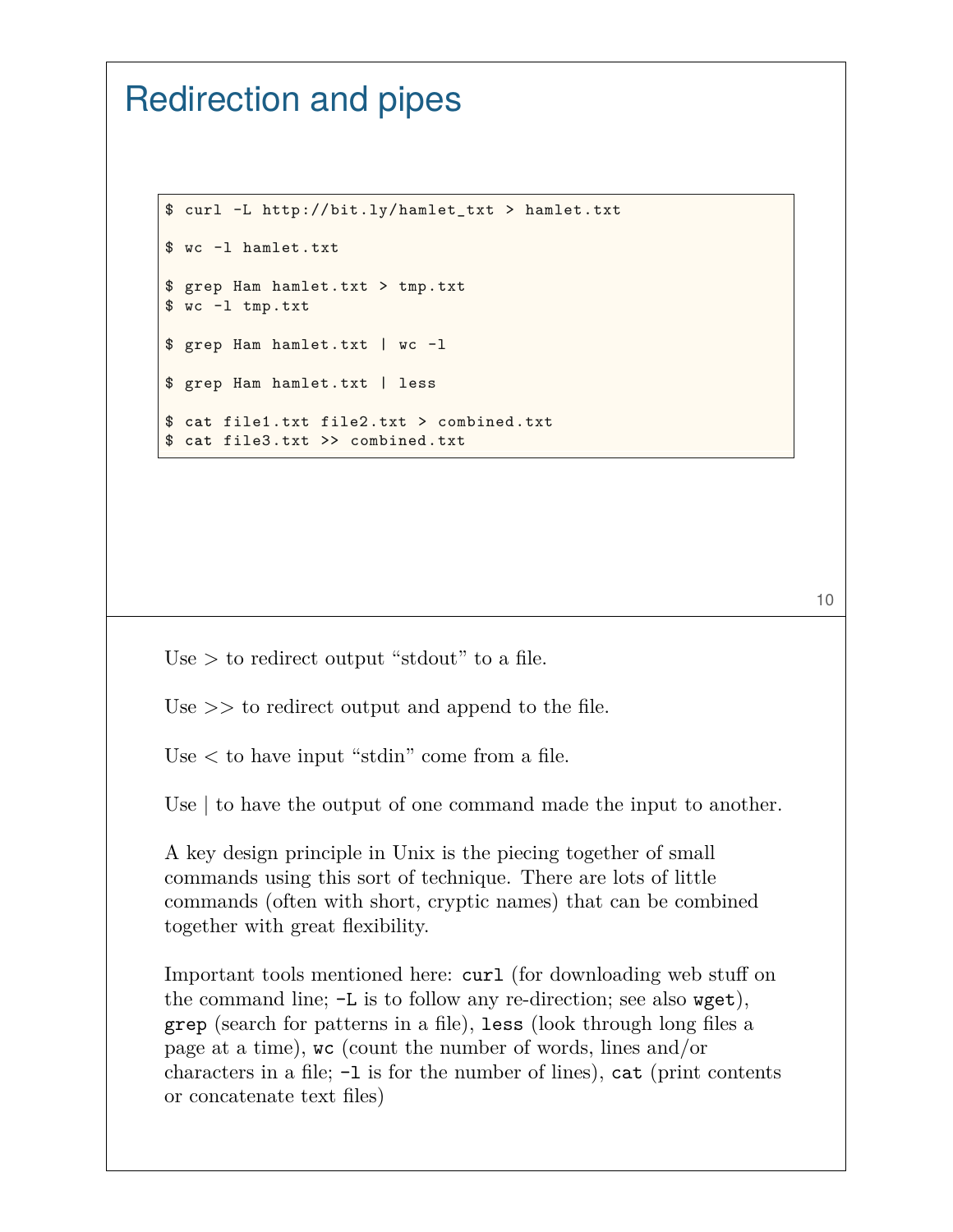# \$ grep blah \*.txt \$ ls blah.???  $$ 1s [a-z]*$ \$ ls /usr/bin/[auz]\* \$ ls /usr/bin/[auz]\*.\* \$ ls -l \*.txt | wc -l \$ wc -l \*.txt | grep total

Wild cards

 $\ast$  stands for anything

? stands for a single character

Use [] to match some specific set or range of characters

11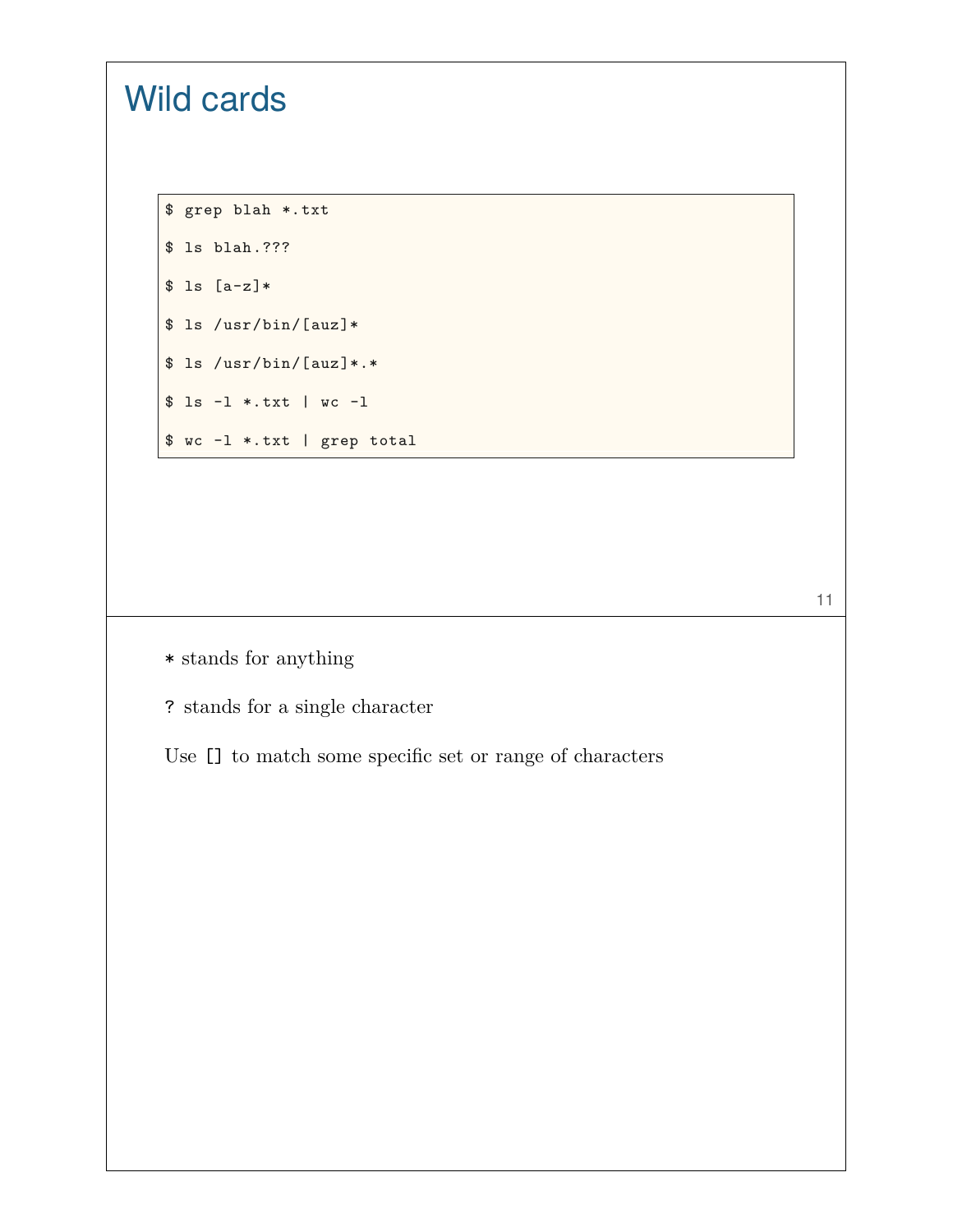## Suspend/foreground/background

\$ R CMD BATCH input.R output.txt & \$ R CMD BATCH input.R output.txt [ctrl-Z] \$ **bg** \$ emacs afile.txt [ctrl-Z] \$ **fg**

Use **&** to run a job in the background.

Use ctrl-Z to suspend the current job (but this doesn't work in Windows). Then use bg to then put it in the background or fg to bring it back to the foreground.

I use ctrl-Z and bg if I had forgotten to use &.

I use ctrl-Z with emacs sometimes, to do some command-line things without opening another shell/terminal; I'll then use fg to bring emacs back. Or I'll forget about it and muck a bunch of stuff up.

12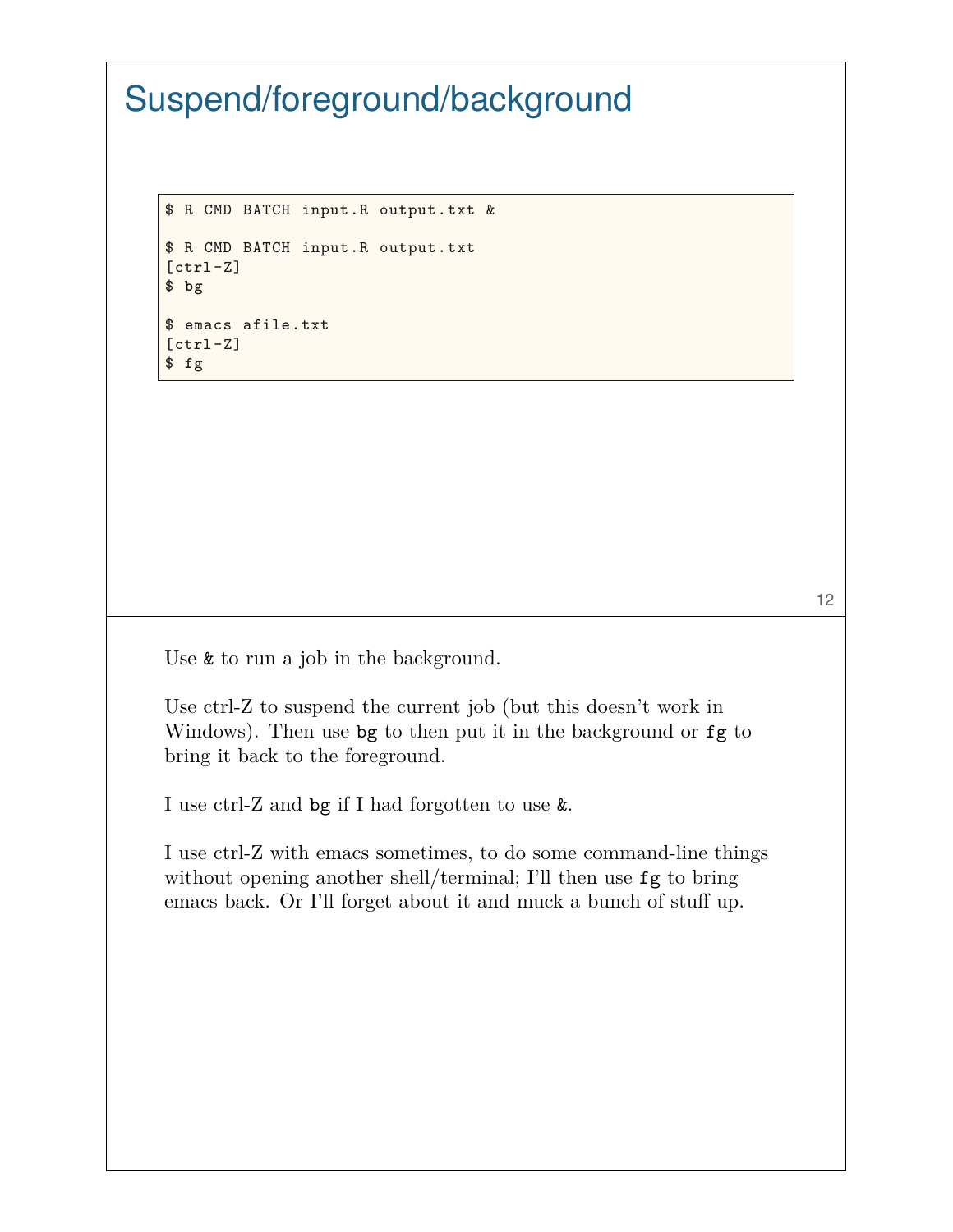# Moving around the command line

|           | ctrl-f, ctrl-b move forward and back                |
|-----------|-----------------------------------------------------|
|           | ctrl-a, ctrl-e move to beginning and end of line    |
|           | ctrl-k, ctrl-u delete rest of line, or to the start |
| $ctrl$ -l | clear the screen                                    |
| $ctr1-c$  | cancel what you've typed                            |
| tab       | autocomplete command or file                        |
|           | ctrl-p, ctrl-n forward and backward in history      |
| $ctr1-r$  | search for a previous command                       |

13

These are mostly emacs-like key "bindings".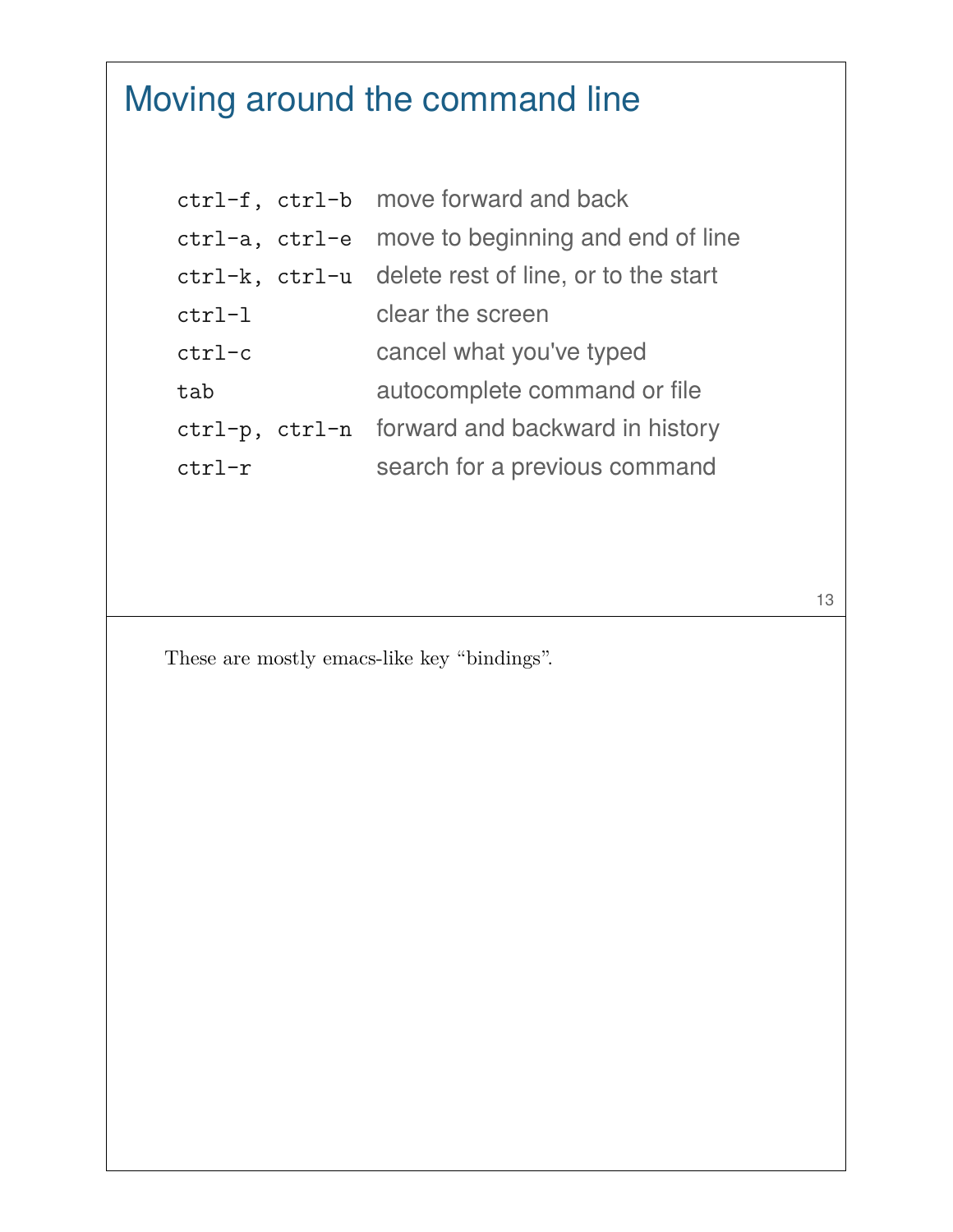## How to solve computing problems

- ▶ Try stuff!
- $\blacktriangleright$  man pages and help files
- ▶ blah -h or blah --help
- ▶ Google
- ▶ Stackoverflow and other StackExchange sites
- ▶ Google with site:stackoverflow.com
- ▶ email lists and google groups
- ▶ friends or colleagues
- ▶ Twitter
- $\triangleright$  Buy a book. Buy all of the books.

You will run into crazy and mysterious errors. Will you give up, or figure them out?

Rule number 1: try stuff. Figure out how something works by trying it out in different ways.

Rule number 2: Google. Google the exact error message, or a part of an error message. You'll often get to a stackexchange site; don't forget to read the comments as well as the answers. Often the best answer is in a comment.

Rule number 3: Ask for help. Talk to your friends. Talk to me. Post a question at a stackexchange site.

I'm a relatively recent convert to Twitter. I focus on just a few things that interest me (mostly academic publishing, reproducible research, and interactive graphics). If you tweet a question, you'll be surprised at how quickly you get an answer.

I do tend to buy all possible books on a topic that is of even passing interest to me. I read at least part of each of them.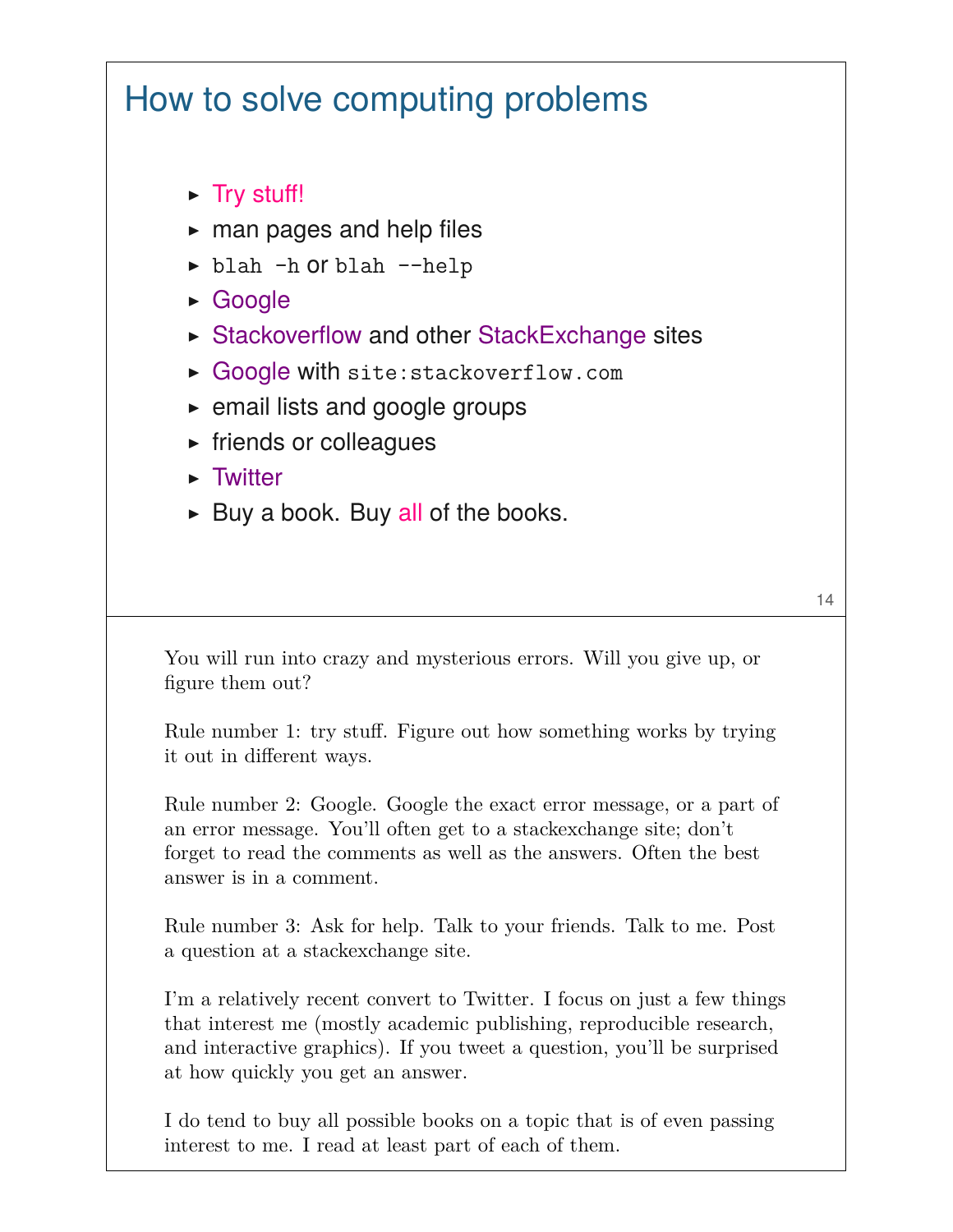# **Examples**

- $\blacktriangleright$  How do you suppress warnings in knitr?
- $\triangleright$  What symbol corresponds to the unicode \u00B1?
- $\triangleright$  What's the difference between curl and wget?
- ▶ What does "502 Bad Gateway" mean?
- ▶ "To open gs you need to install X11"
- ▶ mclapply isn't working in Windows
- $\blacktriangleright$  How to ping a server in Python?
- ▶ Font shape `EU1/pplx/m/n' undefined
- ▶ except KeyError, k: raise AttributeError, k

These are examples of things you might search for.

If you don't understand an error message, start by pasting it into google.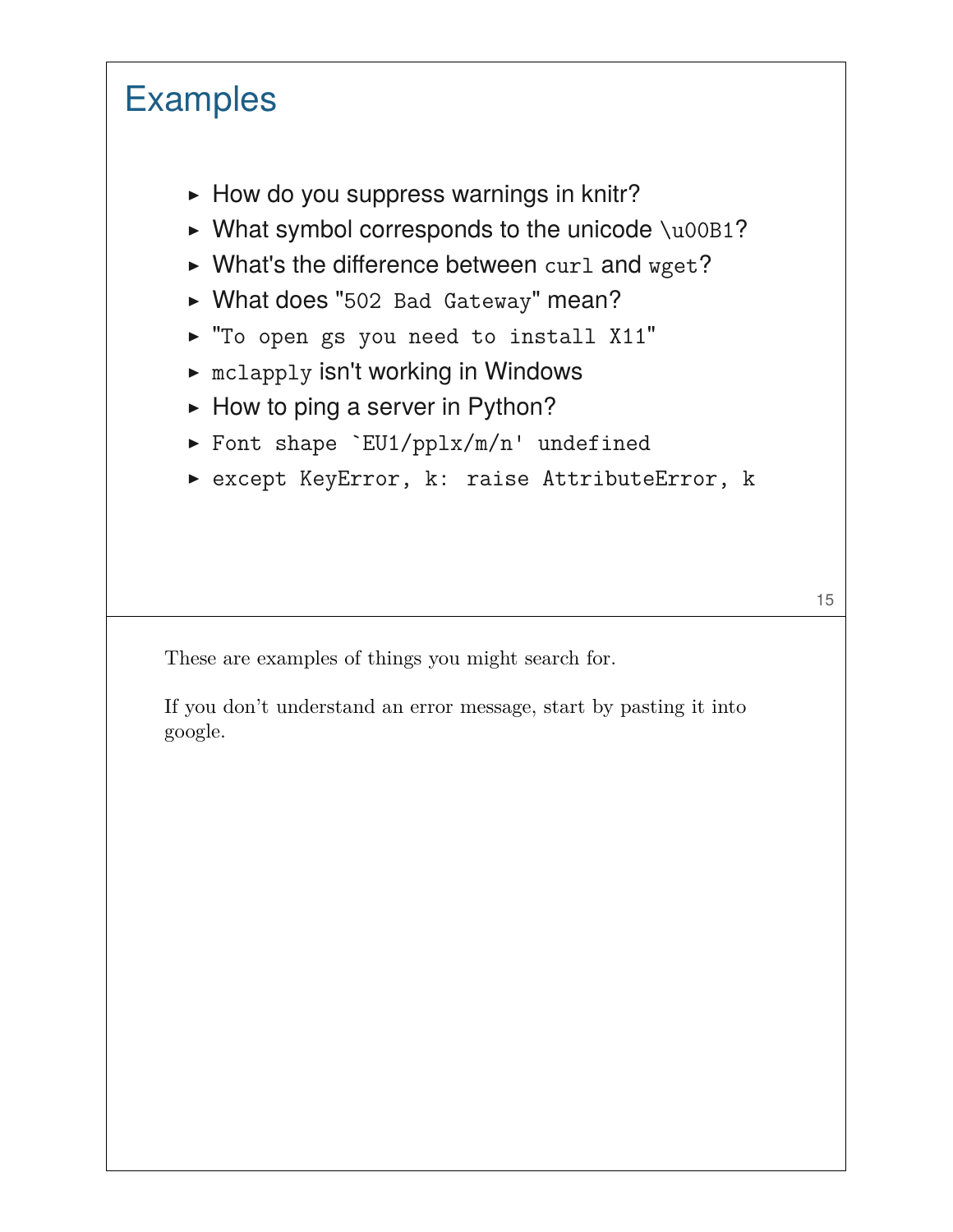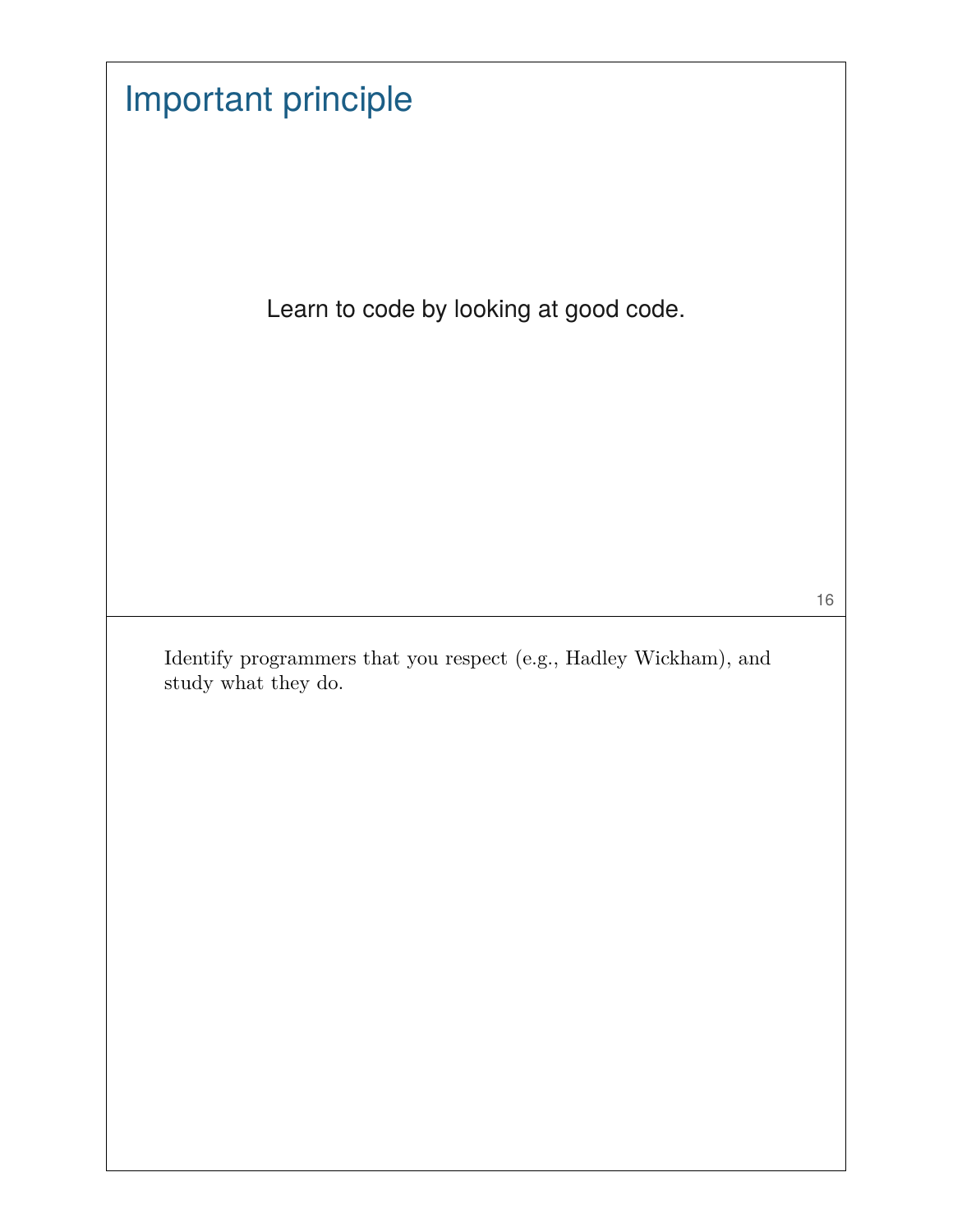## Choose a good editor

- ▶ Emacs
- ▶ VIM
- ▶ RStudio
- ▶ Textwrangler
- ▶ Notepad++
- ▶ Sublime Text
- ▶ Atom

17

I use emacs; I should probably use vim.

RStudio is increasingly useful, but as a general editor (for things that aren't R), I think it's insufficient.

The choice of editor is very personal.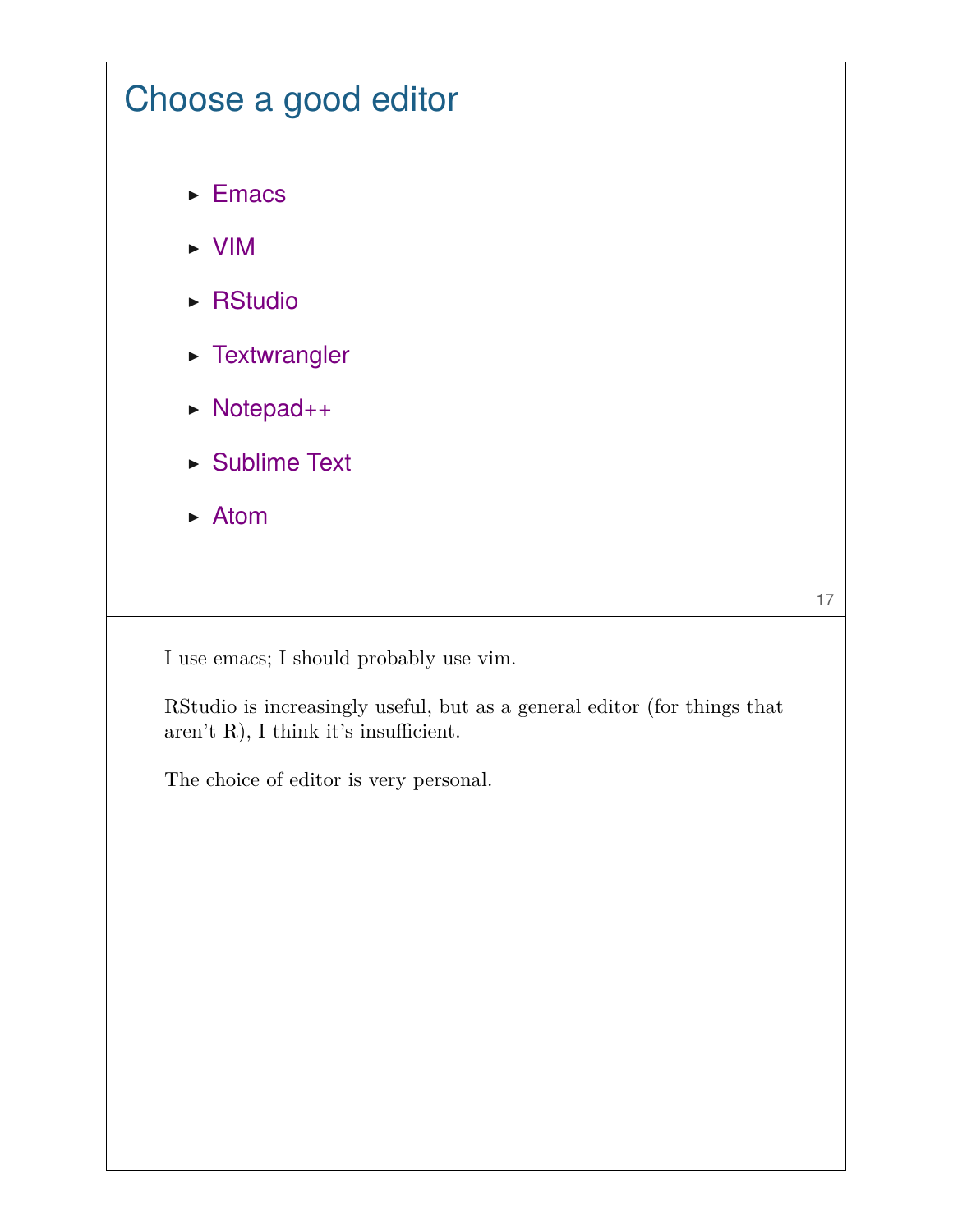# A good editor

- ▶ Doesn't require pointing-and-clicking
- ▶ Easy to get code between R and a script
- ▶ Syntax highlighting of code
- ▶ Automatic indentation
- ▶ Close parentheses/brackets/braces
- ▶ Browse code across files
- ▶ Integrated with other tools (e.g., version control)

I've not figured out how to explore code across a set of files in emacs; otherwise I'm very happy with it.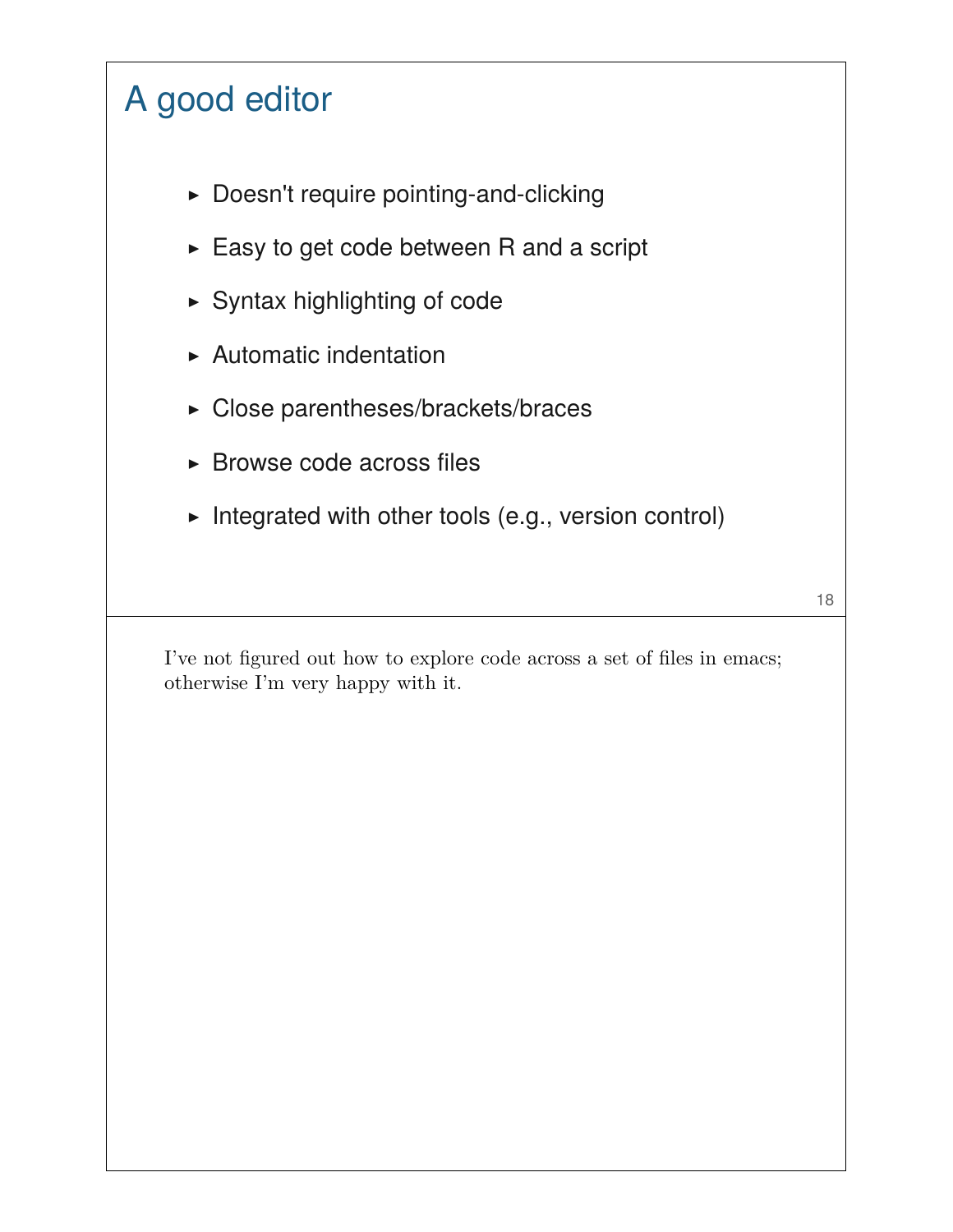#### Other useful tools

```
$ find . -name *.py
$ locate article.cls
$ ps ux
$ top
$ df -hk
$ du -h
$ du -hd2
$ ln -s ~/Projects/SomeFriend/Data
$ ln -s ~/Projects/SomeFriend/Data SomeFriend_Data
$ tar xzvf qtl_1.29-2.tar.gz
$ tar czvf blah.tgz Blah/
$ tar tzvf blah.tgz
```
19

find and locate for finding files.

ps ux to see what processes are running.

top gives an interactive view of what processes are running.

df -hk shows disk usage

du -hd2 shows disk usage in a directory and its subdirectories; the d2 bit says go no more than 2 levels down through the subdirectories.

ln -s makes a "soft link" to a file or directory. It acts like there's a copy, but it's not really copied.

tar is used to archive a bunch of files within a single file. x for extract, c for combine, t for test, z for compress/zip, v for verbose, f for "file name to follow."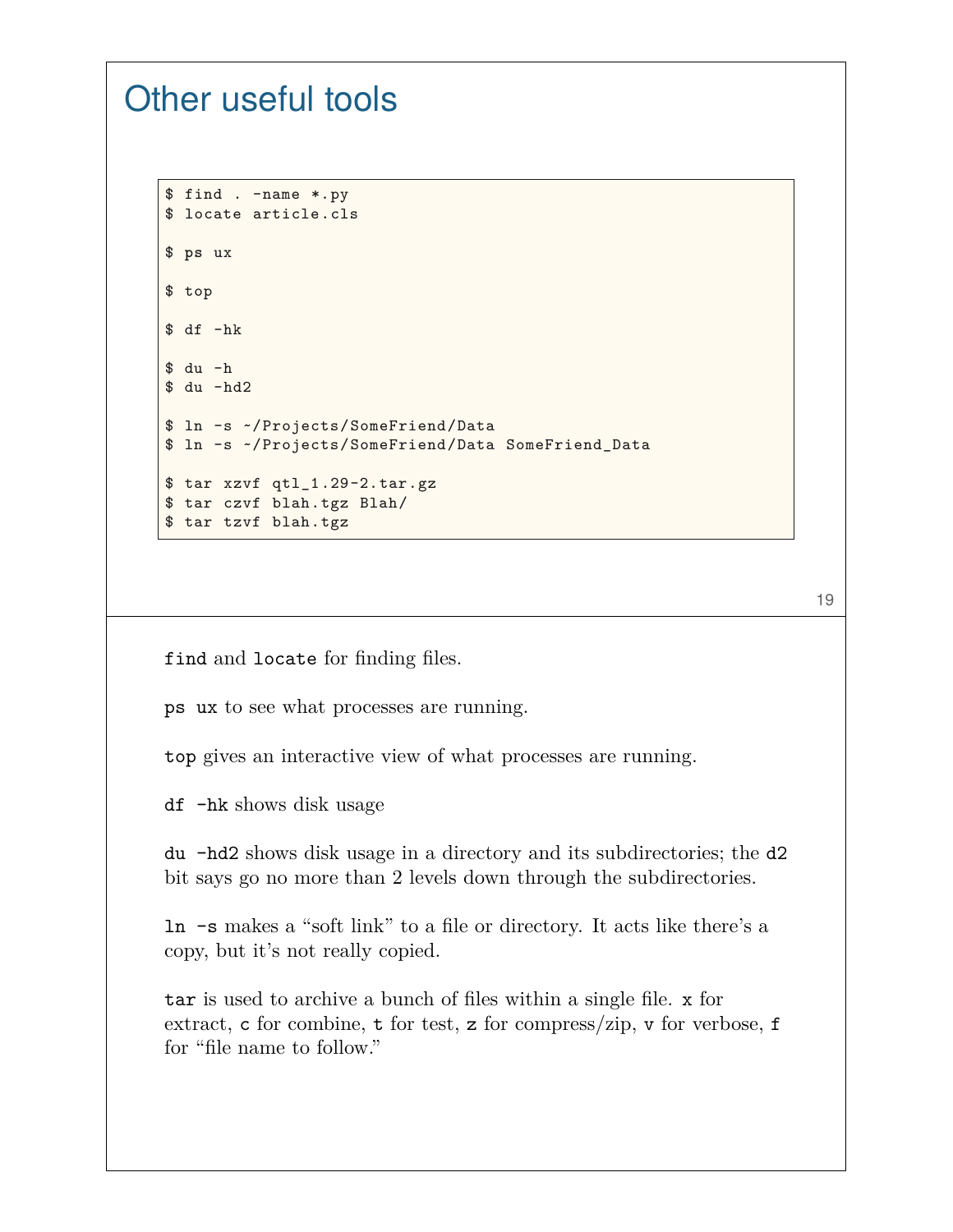#### Further useful tools

```
$ whereis bash
$ type rm
$ type emacs
$ pwd
$ head afile.txt
$ tail afile.txt
$ head -n20 afile.txt
$ man head
$ kill 8453
$ kill -9 8453
$ history
$ !!
$ !-2$ !503
$ ping www.google.com
$ ispell afile.txt
```
20

whereis for finding a program. type for figuring out the location of a program or the definition of an alias. pwd – print working directory head – print first few lines of a file tail – print the last few lines of a file man – view manual page  $kill - kill a job$ history – view command history ! – execute past commands ping – see if you can connect to some server ispell – spell checker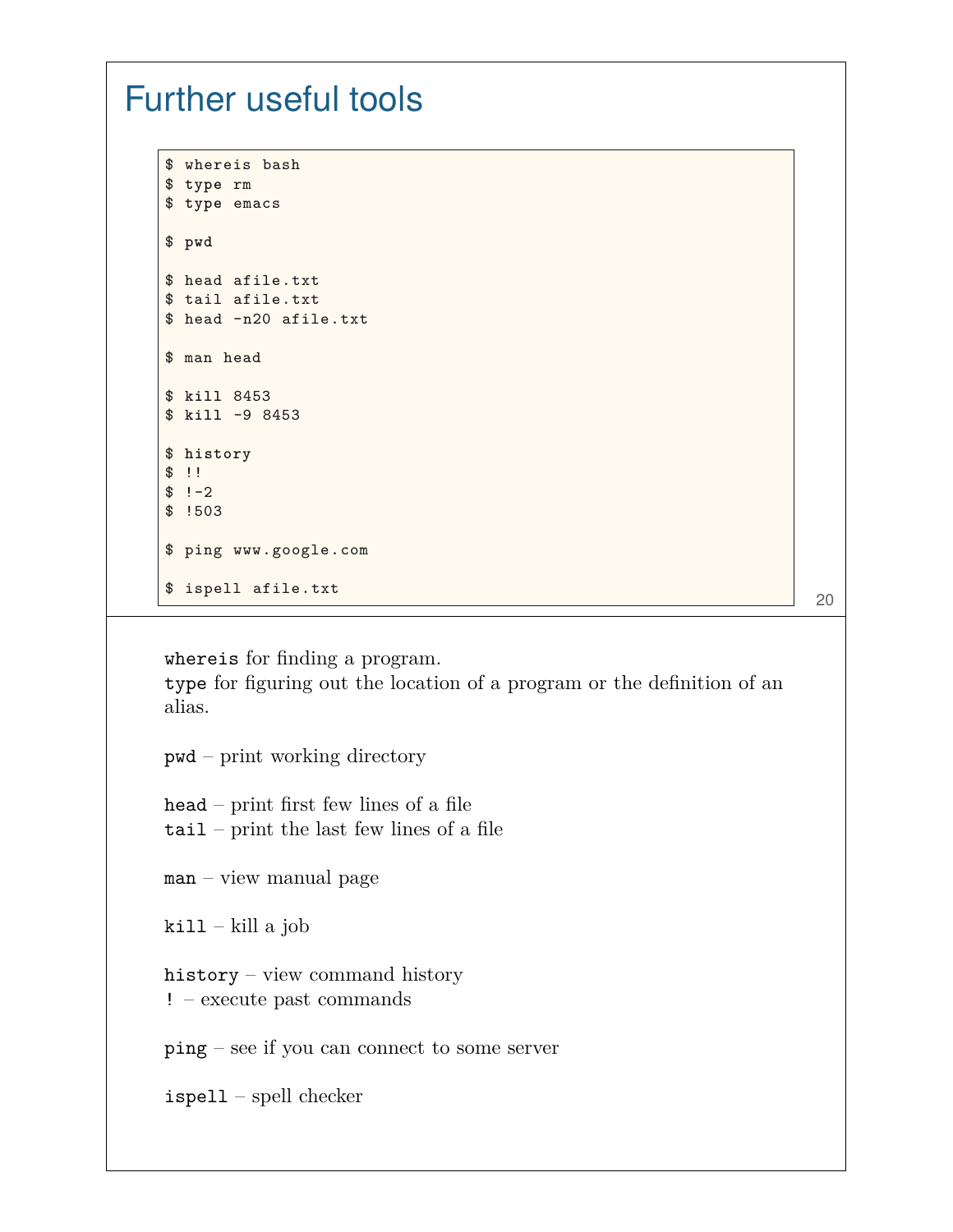| Opening a file from the command line                                                                                                                    |  |
|---------------------------------------------------------------------------------------------------------------------------------------------------------|--|
| Windows:                                                                                                                                                |  |
|                                                                                                                                                         |  |
| \$ start mypaper.pdf<br>\$ start http://google.com                                                                                                      |  |
|                                                                                                                                                         |  |
| Mac:                                                                                                                                                    |  |
|                                                                                                                                                         |  |
| \$ open mypaper.pdf<br>\$ open http://google.com                                                                                                        |  |
|                                                                                                                                                         |  |
|                                                                                                                                                         |  |
| I often like to open a file from the command line. If the file extension<br>is known, you can use start in Windows or open in Mac OS X.                 |  |
| In Linux, you may have $xdg$ -open (in the xdg-utils package on<br>Ubuntu). You might make an alias (e.g. open) for that in your<br>.bash_profile file. |  |
|                                                                                                                                                         |  |
|                                                                                                                                                         |  |
|                                                                                                                                                         |  |
|                                                                                                                                                         |  |
|                                                                                                                                                         |  |
|                                                                                                                                                         |  |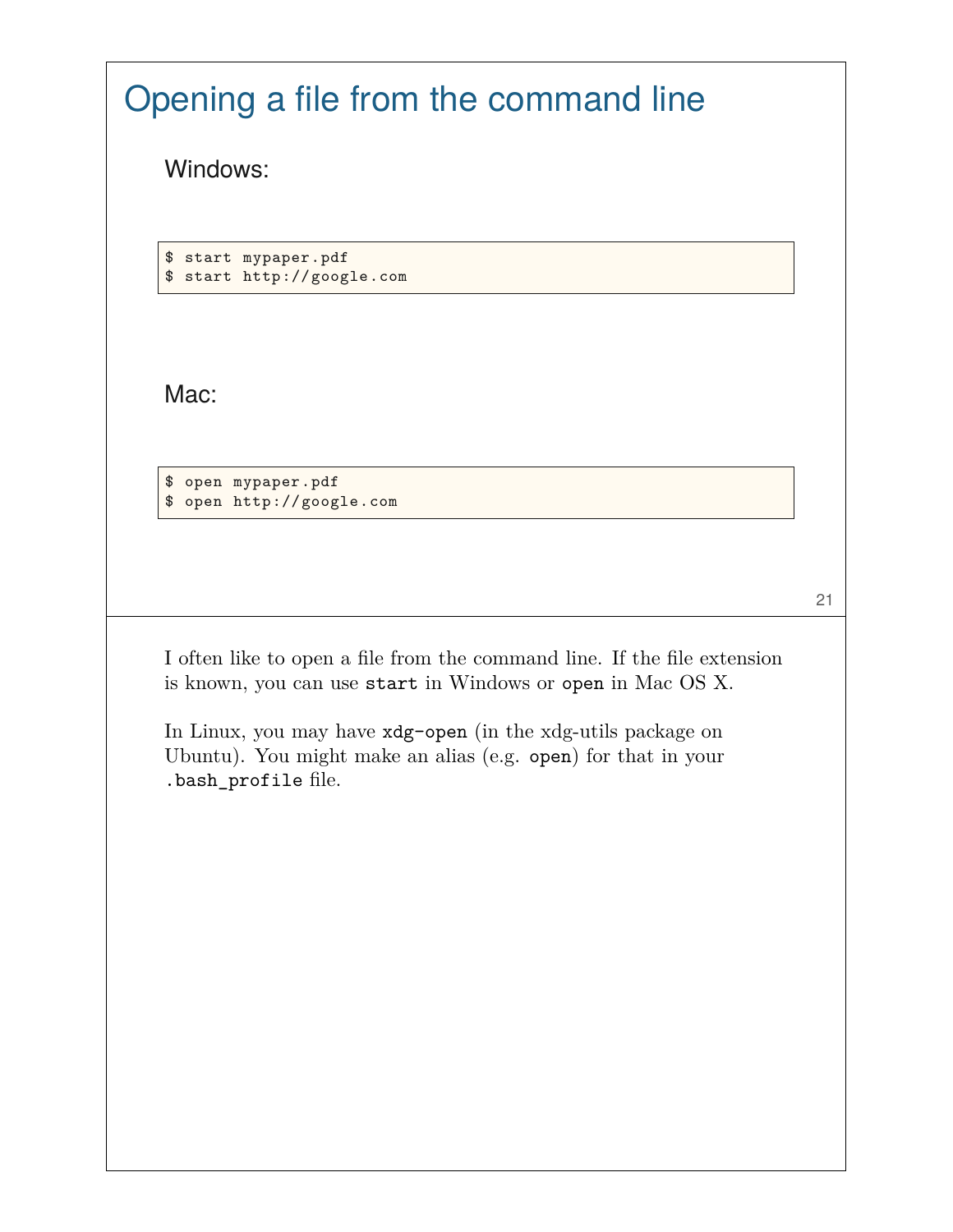#### File modes kbroman@fig ~/Teaching/Tools4RR/Lectures (master) \$ 11 total 8 drwxr-xr-x 27 kbroman staff 918B Jan 27 11:35 01\_Intro/ staff  $drwxr-xr-x$ 30 kbroman 1.0K Jan 29 11:38 02\_Unix/ 2 kbroman staff 68B Jan 14 06:28 03\_KnitrMarkdown/ drwxr-xr-x 37 kbroman staff 1.2K Jan 20 23:05 04\_Git/ drwxr-xr-x drwxr-xr-x 2 kbroman staff 68B Jan 14 06:28 05\_Organization/ drwxr-xr-x 2 kbroman staff 68B Jan 14 06:28 06\_EDA/ 2 kbroman 68B Jan 14 06:28 07\_ClearCode/ drwxr-xr-x staff  $drwxr-xr-x$ 68B Jan 14 06:28 08\_Rpack/ 2 kbroman staff 2 kbroman 68B Jan 14 06:29 09\_TestingDebugging/ drwxr-xr-x staff 2 kbroman drwxr-xr-x staff 68B Jan 14 06:29 10\_BigJobs/  $drwxr-xr-x$ 2 kbroman staff 68B Jan 14 06:29 11\_KnitrPapers/ drwxr-xr-x 2 kbroman staff 68B Jan 14 06:29 12\_KnitrTalks/ 2 kbroman 68B Jan 14 06:29 13\_KnitrPosters/ drwxr-xr-x staff drwxr-xr-x 2 kbroman staff 68B Jan 14 06:29 14\_Python/ drwxr-xr-x 2 kbroman staff 68B Jan 14 06:29 15\_Licenses/ 488B Oct 23 16:18 createVersionWithNotes.rb\* 1 kbroman staff -rwxr-xr-x kbroman@fig ~/Teaching/Tools4RR/Lectures (master) \$

22

Note the mode, owner, and group for each file.

 $mode = read/write/execute$  for owner/group/everyone

 $r =$  readable;  $w =$  writable;  $x =$  executable (for a directory, enter-able)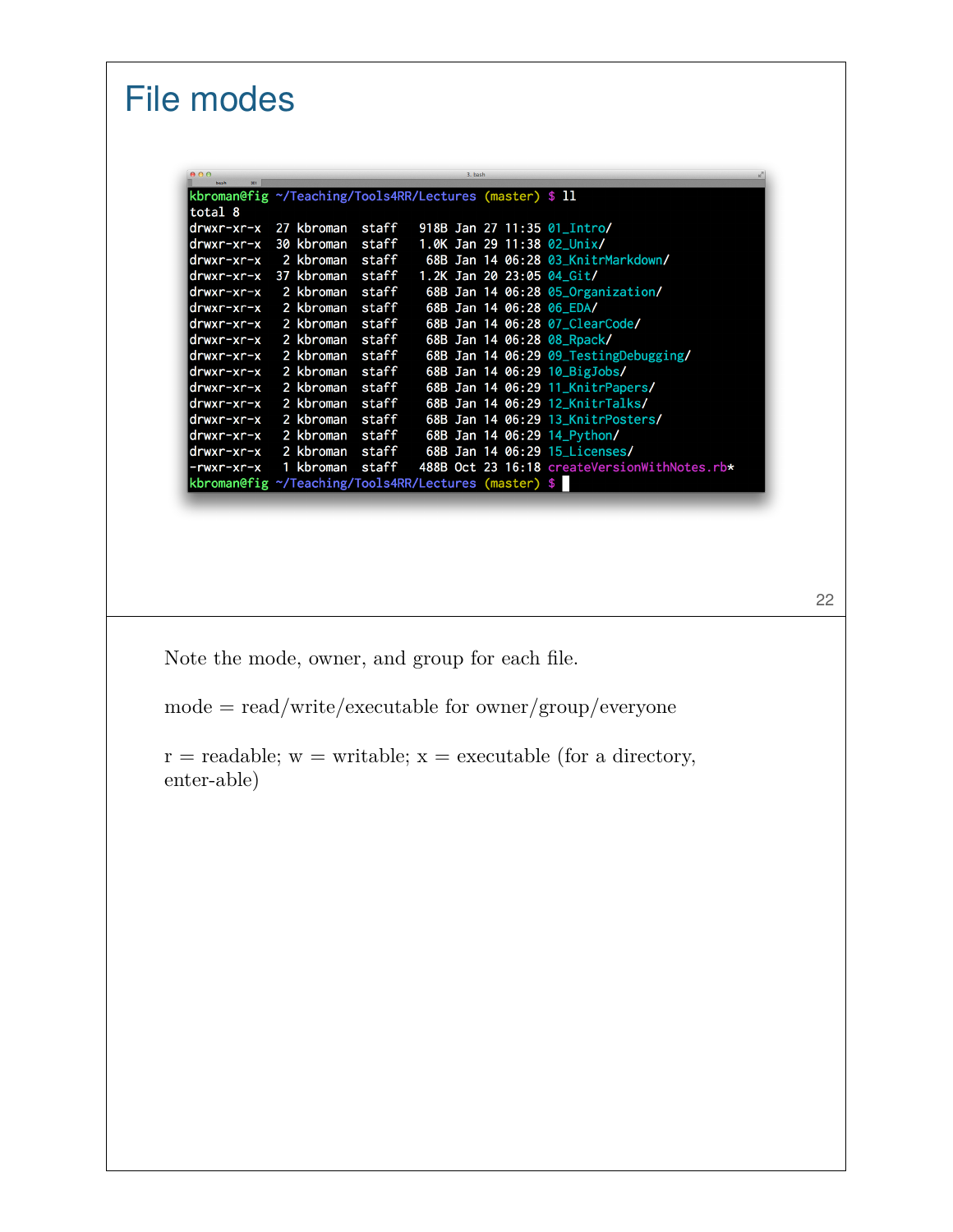### File modes/owner/group

```
sudo chown kbroman .
chgrp -R staff .
chmod +x createVersionWithNotes.rb
chmod 755 02_Unix
chmod 644 02_Unix/02_unix.tex
chmod 700 Private_stuff
```
You don't usually need to change the owner or group assigned to a file or directory, but it's good to be aware of the possibility.

Groups are useful if you want a file accessible by some set of people but not everyone. You need a system admin to set up the group.

You often want to make scripts executable, or make files/directories unreadable or unwriteable.

For example, primary raw data files should not be writable. Large Excel-based data files often contain screwed up cells where someone was typing in some random spot without realizing it. I found myself doing that yesterday!

The octal codes (e.g, 755 and 644) are convenient, once you get the hang of them.